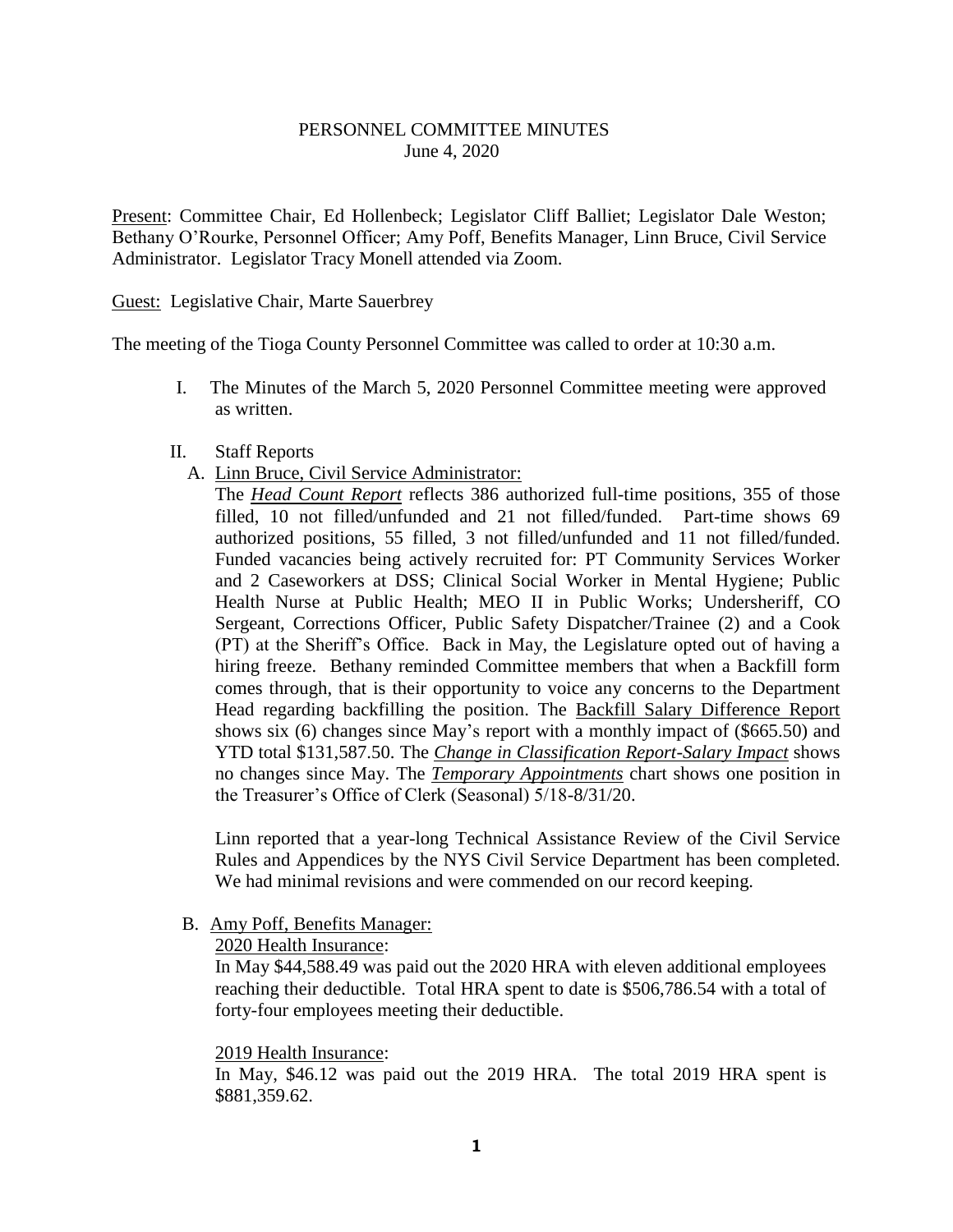Lifetime Benefit Solutions notified us that reimbursement account deadlines to file 2019 claims have been extended for both Flexible Spending Programs and Health Reimbursement Accounts due to COVID-19 (per Department of Labor and Treasury regulatory updates) to 60 days after national emergency has been lifted. For now, LBS has extended through August 31, 2020.

### Workers' Compensation:

The start date to begin the contract with our new third-party administrator (TPA) for workers' compensation had to be pushed back from May 1, 2020 to June 1, 2020 due to change in former TPA (UMR's) data format; Triad Group needed more time to transition the claims as a result. A resolution was presented to correct the contract dates, Amending Resolution # 91-20.

#### C. Bethany O'Rourke, Personnel Officer

### Budget Tracking Report:

 The budget tracking report for end of May 2020 was displayed for review. So far in 2020 we have collected \$1,095 (25.3%) of our projected revenues. This is down due to the postponement of exams the past few months. We have spent 34.9% of our appropriations.

- III. Old Business: NONE
- IV. New Business:

Civil Service Examinations: Linn indicated that Civil Service exams for June 13 have been postponed. The decision was made based on the number of Counties also postponing. The State has advised that they will hold up the results for exams that were held March through June until those who postponed exams hold them. We will begin decentralized exams June 15, starting up slowly with a limit of 3 candidates at a time.

Personnel Budget cuts: With sales tax and casino revenue down and State-aid being held back, there was a request that all departments cut 10% of their remaining 2020 budget. That being said, Bethany reported that Personnel will be 'giving back' \$2,038 from our Training/All Other Account and \$40,000 from the Contracted Services Account that was budgeted for the Non-Union salary study. This is a 40% cut of Personnel's budget.

- V. Resolutions:
	- Authorize Appointment of Captain-Operations Officer (Sheriff's Office): Due to a promotion, the position of Captain-Operations Officer in the Sheriff's Office will become vacant on June 10, 2020. The Sheriff has identified a qualified candidate from the certified eligible list and would like to backfill the position immediately. This reso authorizes the Sheriff to promote Shawn Nalepa to the title of Captain-Operations Officer at an annual, non-union salary of \$83,000 effective June 10, 2020.